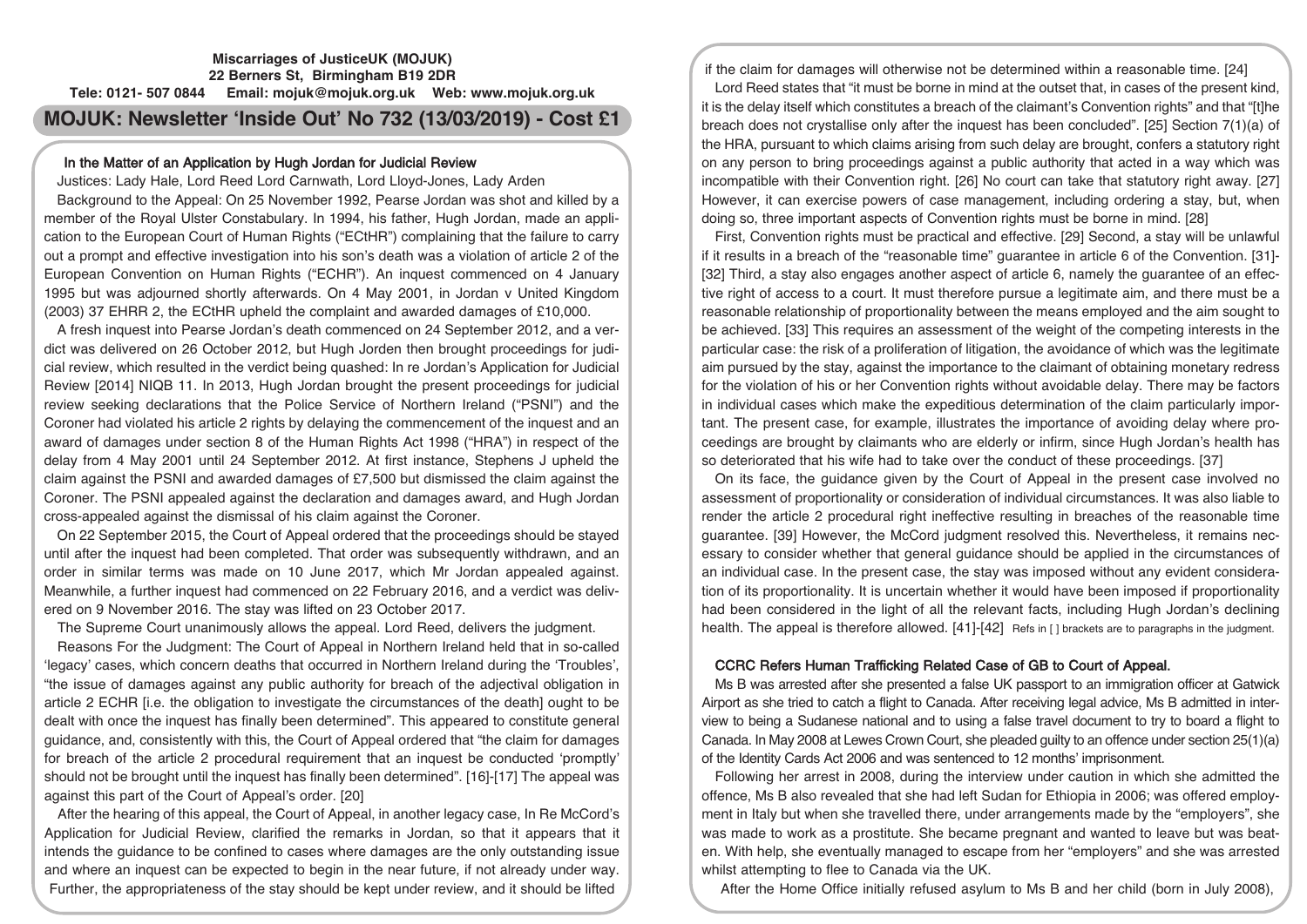she was eventually recognised by the First Tier Tribunal of the Asylum and Immigration Tribunal and the Home Office as a victim of trafficking and, in December 2015, she and her child were granted asylum and leave to remain in the UK until 2021.

Ms B sought to appeal against her false passport conviction in 2012, but her appeal was dismissed. In November 2017, with the help of her solicitors, Ms B applied to the CCRC for a review of her conviction. Having considered the case in detail, the Commission has decided to refer Ms B's conviction to the Court of Appeal because it believes there is a real possibility that the Court will quash the conviction. The referral is based on new evidence and on new legal argument that: a change of law in the treatment of victims of trafficking was set out in the case R v GS [2018] EWCA crim 182 in light of that change of law, the Crown Prosecution Service, in accordance with their current guidance, and in light of the fresh evidence in Ms B's case, would now conclude that it was not in the public interest to prosecute her Ms B would suffer a substantial injustice if her conviction is upheld.

#### IRA Bombing Suspect to be Extradited for Belfast Murder Trial

Rory Carroll, Guardian: An Irish man accused of murdering four soldiers in an IRA bomb attack in Hyde Park in 1982 can be extradited to Northern Ireland to face charges over a separate bomb attack in 1972, a Dubin court has ruled. The high court on Friday 1st March 2019, rejected John Downey's attempt to avoid extradition, clearing the way for the alleged bomber to face trial in Belfast for the murder of two soldiers from the Ulster Defence Regiment a decade before the London bombing. L/Cpl Alfred Johnston, 32, and Pte James Eames, 33, died when an IRA bomb exploded in a car they were checking in Enniskillen, County Fermanagh, on 25 August 1972.

Downey , 67, was detained at his home in County Donegal, in the Irish Republic, last November under a European extradition warrant. Senior Sinn Féin figures protested against the prosecution, saying Downey had contributed to the peace process. Unionists said they welcomed it as overdue justice. Downey's Old Bailey trial for the Hyde Park murders collapsed in February 2014 because of a secret letter from the British government that guaranteed he would not face trial, a revelation that caused uproar.

Downey was one of 187 IRA suspects given "clear and unequivocal assurance" that they were no longer wanted by any police force in the UK, a concession by the British government to secure an IRA promise to decommission its arms as part of the 1998 Good Friday peace deal. Downey had pleaded not guilty to the murder of four soldiers from the Household Cavalry who died in the blast on 20 July 1982, along with seven of their horses. The bomb had been concealed in a car and was detonated as the soldiers rode past on ceremonial duties. The Police Service of Northern Ireland reopened an investigation into the Enniskillen attack after the collapse of the Old Bailey trial.

## Domestic Abuse Bill Would Create a 'Two-Tier System and Fail Migrant Women

Klara Slater 'The Justice Gap': The government's proposed Domestic Abuse Bill would fail migrant women by creating a 'two-tier system' with protections dependent on immigration status, campaigners heard this week. Speaking at the Human Rights Lawyers Association, Radhika Handa, policy adviser at Southall Black Sisters (SBS), highlighted the paradox that migrant women are at the most at risk of domestic violence, but the least likely to report it. The Bill's failure to address this, Handa argued, was epitomised by its 'woefully inadequate' allocation of only two out of almost 200 pages to migrant women. According to SBS, the Bill's suggested grant of £500,000 to support organisations was only enough to assist 154 women for 12 weeks.

Louise Hooper, a barrister at Garden Court Chambers who has joined a delegation of the Council of Europe's group of experts on domestic violence, argued that partners used residency status as a weapon, well aware migrant women were unable to access state support ('no recourse to public funds'), meaning there is nowhere else for them to go. As a result, 'migrant women don't leave abusive relationships and such abuse gets worse over time,' she said. Debaleena Dasgupta, human rights lawyer at Liberty, emphasised migrant women typically did not turn to the police for fear of being reported to the Home Office. A Freedom of Information (FOI) request, made by Liberty on 26 July 2018, revealed such fears are justified. All 43 police forces in England and Wales confirmed they had no formal policy of data sharing with the Home Office. Despite this, another FOI request revealed, 27 police forces referred victims and witnesses of crime to the Home Office for immigration enforcement.

Dasgupta argued that such practice prioritises immigration investigation over the original criminal allegation, meaning 'those who commit crimes against people with insecure immigration status are able to do so with near impunity'. Though immigration offences can be subject to criminal sanctions, the lawyer argued these are relatively trivial compared with the majority of abuserelated offences, thus this 'puts migrants beyond the protection of the criminal law'. These concerns have prompted SBS and the human rights charity, Liberty, to launch the first ever police super-complaint, calling for an end to these data-sharing practices. The 'super-complaint' system was launched in November last year and allows certain organisations to raise systemic problems on behalf of the public. The two organisations amassed more than 50 pages of evidence, which will now be reviewed by the College of Policing, the Independent Office for Police Complaints and Her Majesty's Inspectorate of Constabulary and Fire & Rescue Services.

Before the super-complaint was published, Dasgupta explained how the National Police Chief's Council (NPCC) 'rushed through a new policy', which she argued was unclear and still allowed for data sharing with the Home Office. She closed by making clear that a robust 'firewall' was the only way to ensure data will not be passed on in such circumstances. Paramjit Ahluwalia, barrister at Lamb Building, went on to highlight the 'nexus' between perpetrators of crime and victims of domestic abuse. She explained: 'Abuse victims often only come to the police's attention once they are charged themselves.' However, once they are charged, they are pigeon-holed as 'defendants', with police 'typically looking no further'. She cited the case of Sally Challen, where the legal role of coercive control in murder is finally being addressed. Ahluwalia noted that despite the Bill's acknowledgement that 60% of women in custody have suffered domestic abuse, none of its provisions seek to address the link. The Prison Reform Trust is working on a possible defence akin to that available to trafficking victims. Handa emphasised the Bill provides an opportunity to place the victim at the centre of legislation. In its current form, the panel argued, such an opportunity will go to waste.

## Revenge Murder Suspect's Complaints About Pre-Trial Detention: Violation Of Article 5

In Chamber judgment in the case of Šaranović v. Montenegro (application no. 31775/16) the European Court of Human Rights held, unanimously, that there had been: a violation of Article 5 § 1 (c) (right to liberty and security) of the European Convention on Human Rights. The case concerned Mr Šaranović's complaints about his pre-trial detention for two and half years in Montenegro on suspicion of being behind the 2013 murder of the brother of the leader of a Serbian criminal organisation. He had allegedly arranged the murder out of revenge for his own brother's murder in Belgrade in 2009. Mr Šaranović himself was murdered outside his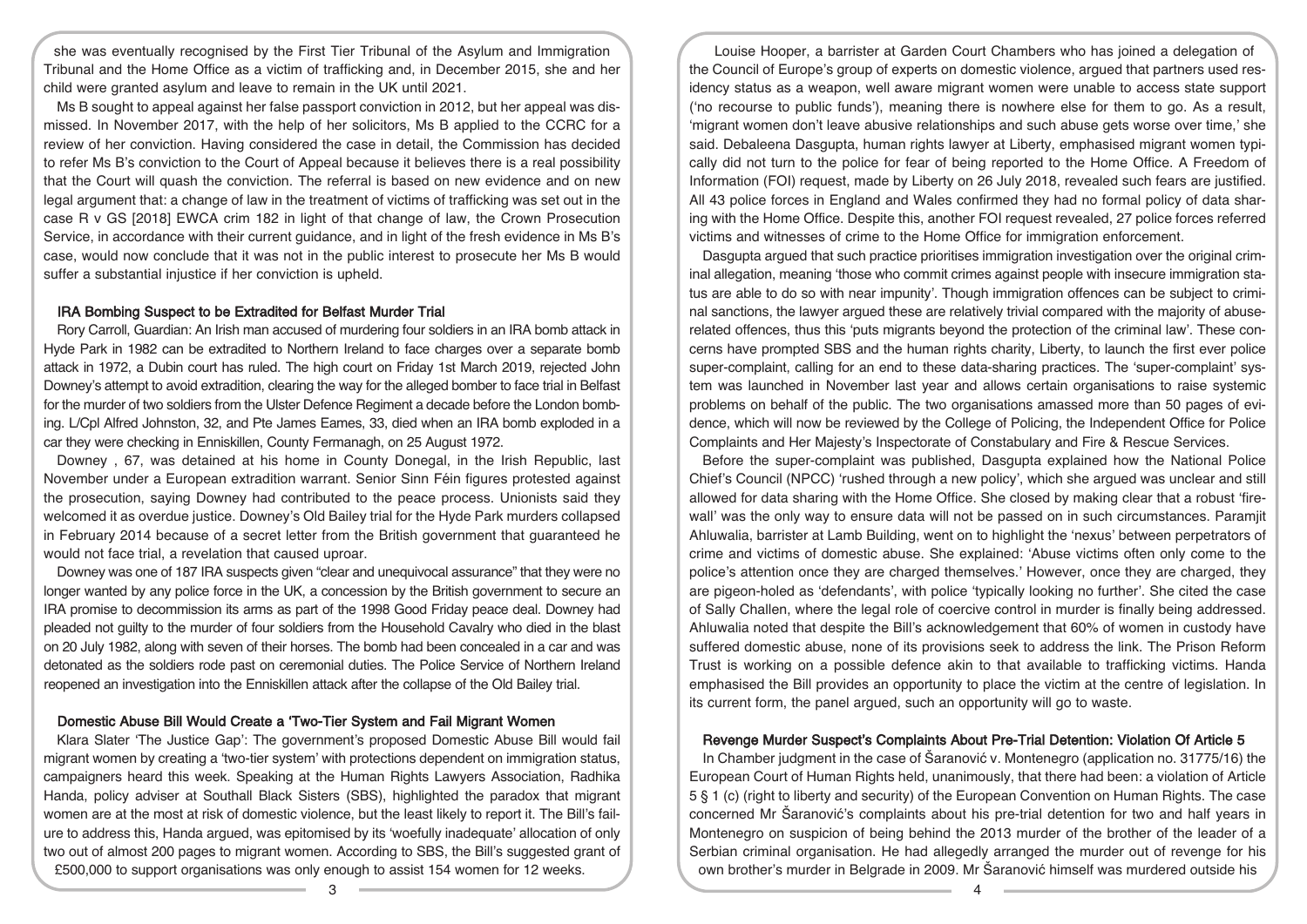house in 2017 and his wife continued the proceedings before the Court. The Court found in particular that the domestic legislation for reviewing detention had been clear but that it had not been applied consistently at the time. Such inconsistency had resulted in there being no legal basis for the applicant's detention between 16 November and 15 December 2014 because it had not been reviewed after the 30-day time-limit set down in the law. The Supreme Court has since clarified the situation by holding that it was mandatory for national courts to review detention within the statutory time-limits. Furthermore, with the exception of that onemonth period, Mr Šaranović's pre-trial detention had been reviewed regularly. All his other complaints were declared inadmissible. No award of damages was made to the applicant as the Court considered that the finding of a violation was sufficient.

## Ireland: Man Accused of Abusing His Sisters Granted Order Prohibiting Prosecution

Seosamh Gráinséir, Irish Legal News: A man who has been accused of sexually abusing his sisters between 1974 and 1985 has been granted an order prohibiting the Director Of Public Prosecutions from further prosecuting him in relation to the alleged offences. Finding that the lapse of time, together with the death of potential witnesses and others with no clear recollection, created a real or serious risk of an unfair trial Mr Justice Garrett Simons rejected the DPP's submission that the application was made out of time.

The criminal proceedings involve allegations of indecent assault and rape from HS's two sisters, alleged to have occurred between October 1974 and October 1978 in the case of "the first complainant"; and during the period between December 1977 and June 1985, in the case of "the second complainant". The statement of charges before the District Court set out 17 charges, Mr Justice Simons explained that there were only two incidents with an identifiable date specified in the statement of charges. It was alleged that: On 24 December 1977, HS indecently assaulted the second complainant contrary to common law and as provided for by section 6 of the Criminal Law Amendment Act 1935; On the date HS announced his engagement to his future wife, he raped the second complainant. Neither complainant alleged that she was aware at the time that the other had also been the victim of sexual assault at the hands of HS, and Mr Justice Simons said that legal significance of this was that neither complainant was capable of providing corroboration of the other's evidence.

HS asserted specific prejudice arising from the fact that a number of people expected to have been in a position to provide evidence in relation to these events have since deceased (HS's wife died in 2012) or have no clear recollection of the events (witness statements from the complainants' mother suggested she had no clear recollection).

Emphasising the need to protect the identities of the complainants, Mr Justice Simons said "[t]he use of this impersonal language should not be mistaken for any lack of sympathy on the part of the court for the complainants and the difficult circumstances of their early childhoods". The narrative of the complainants' childhood as set out in the various witness statements indicated that, aside from the sexual abuse, their upbringing was very difficult and traumatic – their father was described as an alcoholic who abused their mother, and the second complainant described life in their home as "a war zone". Mr Justice Simons said that he "could not but have genuine sympathy for the complainants in this regard", but that his task was to determine whether a fair trial could be carried out at this remove.

HS sought to restrain the further prosecution of criminal proceedings pending against him on the basis that there is a real risk that the trial would be unfair by reason of delay. Whereas the length

of time was not in itself a reason for granting an order of prohibition, Mr Justice Simons said that the very significant lapse of time since the alleged offences created a real risk of an unfair trial, and the death of potential witnesses had the effect of denying HS an opportunity to advance lines of defence. In addition, surviving witnesses have indicated to the Gardaí that they have no clear recollection of events – apparent from the mother's two witness statements.

Applying the test in SH v Director of Public Prosecutions [2006] 3 IR 575, as recently applied by the Court of Appeal in BS v Director of Public Prosecutions [2017] IECA 342, Mr Justice Simons concluded that there was a real or serious risk HS, by reason of the delay, would not obtain a fair trial. The DPP raised an objection that the judicial review proceedings were instituted outside the three-month time-limit prescribed under Order 84, rule 21 of the Rules of the Superior Courts. Setting out the chronology, Mr Justice Simons explained that a period of just over twelve months had elapsed between the date of the return for trial (1 June 2017) and the ex parte application for leave to apply for judicial review (10 June 2018). The DPP contended that time begins to run for the purposes of Order 84, rule 21 from the date of the return for trial – which, if correct, would mean that the application was made out of time and HS would have to persuade the court that an extension of time should be granted.

For the purposes of an application to restrain a criminal prosecution, Mr Justice Simons said that it was not clear from the case law as to the date from which time should be calculated. The Supreme Court CC v Ireland [2006] 4 IR 1 indicated that the time-limit ran from the date of indictment. The correctness of this approach has been queried in the High Court in Coton v Director of Public Prosecutions [2015] IEHC 302.

Mr Justice Simons said CC was binding on the High Court, and therefore he could not accept the DPP's submission that time began to run from the date of the return for trial. He said that even if he was in a position to adopt the alternative approach suggested in Coton, the late disclosure of the 7 December 2017 supplemental statement of the complainants' mother on 4 April 2018 was a sufficiently significant event so as to reset the clock for the purposes of judicial review proceedings. Mr Justice Simons said the letter of 23 April 2018 from the Chief Prosecution Solicitor was also relevant to the time-limit.

In circumstances where an indictment had not yet been formally served, Mr Justice Simons said that the three-month time limit had not begun to run. Even if he was incorrect in this finding, Mr Justice Simons said that any delay would be justified by the delay on the part of the DPP to disclose the supplemental witness statement.

#### James Bulger's Father Loses Bid To Overturn Venables' Anonymity

Haroon Siddique, Guardian: The father and uncle of the murdered toddler James Bulger have lost a legal challenge to overturn the lifelong anonymity protecting one of his killers, Jon Venables. Ralph and Jimmy Bulger argued that information about Venables that they claimed was "common knowledge" should be made public. But on Monday the president of the high court's family division, Sir Andrew McFarlane, ruled that the injunction granting anonymity should be maintained.

Describing it as a "wholly exceptional case", McFarlane said: "There is a strong possibility, if not a probability, that if his identity were known he would be pursued resulting in grave and possibly fatal consequences … My decision is in no way a reflection on the applicants themselves, for whom there is a profoundest sympathy. The reality is that the case for varying the injunction has simply not been made."

Venables and Robert Thompson were 10 when they carried out one of the UK's most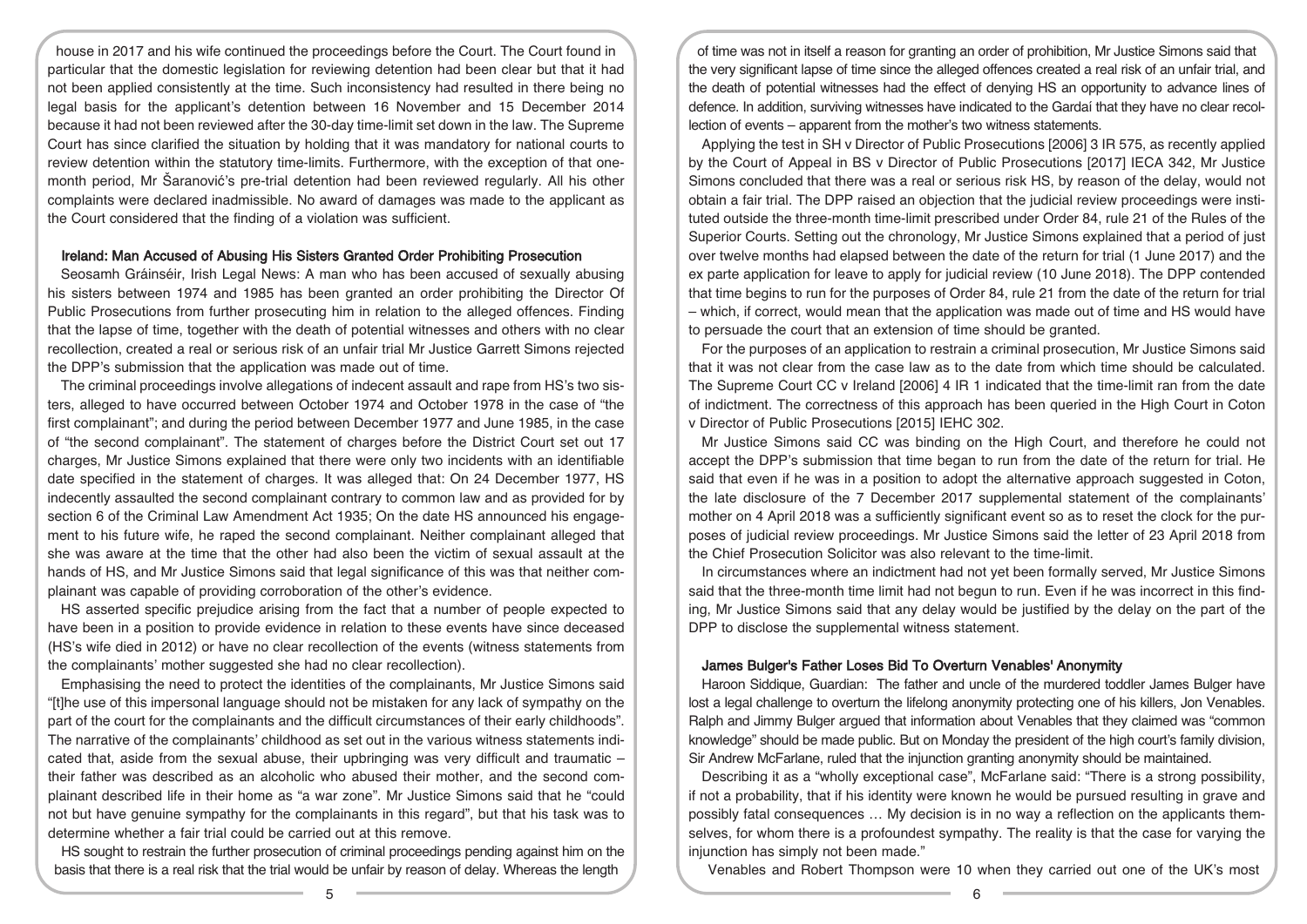notorious child murders. They were convicted of killing two-year-old James in 1993. Before their release on parole, they were given new identities, protected by a court order. Venables has since been sent back to prison on charges related to indecent images of children. In February last year, he was jailed for three years and four months after admitting surfing the dark web for extreme child abuse images and possessing a paedophile manual.

Challenging the 2001 injunction, solicitor-advocate Robin Makin, for the Bulgers, told the high court that something had "gone wrong" with Venables' rehabilitation and that the claimants, as victims, should be able to scrutinise his handling by the authorities. He stressed they did not want the order to be discharged altogether but wanted it to be varied so that some information could be revealed without the threat of prosecution. This included names used by Venables prior to his return to custody in 2017, his whereabouts and activities up to that date, and details of any release from custody – and subsequent recall to custody – following his 2018 conviction. Makin argued that such details would help inform public debate about rehabilitation of offenders and help protect the public from Venables.

The attorney general's office had, along with Venables, opposed variation to the injunction, which it argued was both necessary and justified. McFarlane said he was not convinced that Venables' identity was already public and even if it were that did not justify giving it "a higher profile than is currently the case". The judge said the injunction was designed to protect Venables from "being put to death". However, he said he would permit "any agreed relaxation regarding the Ministry of Justice's ability to disclose, from time to time if JV [Venables] is in custody or out on licence". McFarlane denied the Bulgers leave to appeal but, speaking after the hearing, their lawyer said they would consider applying directly to the court of appeal to challenge the decision.

Makin said: "The authorities seem to be hell-bent on protecting JV regardless of the risk to others, and this has been a primary driving force behind Ralph and Jimmy's application." He accused the authorities of being out of touch with what information was already public and said that if they really wanted to protect Venables they should be taking action against social media companies such as Facebook, Google and Twitter, on whose platforms he said the convicted murderer had already been identified. James's mother, Denise Fergus, distanced herself from the application when it was lodged, saying she feared it could lead to vigilante action.

## Queen v Blerim Hajdarmataj - Conviction of Assault by Penetration, Quashed

On 22 June 2016, following a trial before Her Honour Judge Peters and jury in the Chelmsford Crown Court, this Appellant was convicted in his absence, by a majority of 11-1, of an offence of assault by penetration, contrary to Section 2 of the Sexual Offences Act 2003. The Appellant had fled during the course of the trial. On 16 September 2016, again in his absence, the Appellant was sentenced to eight years' imprisonment. He was arrested on a European Arrest Warrant on 29 November 2016 and returned to England on 10 February 2017 and at that stage he was sentenced to three months' imprisonment for the Bail Act offence in addition to the existing sentence.

The Appellant seeks permission to appeal his conviction on the ground that the judge admitted bad character evidence during the trial. In 2013, the Appellant was acquitted of rape in circumstances said to be very similar to those in the instant case. The Appellant sought leave to appeal his conviction on the basis that the evidence was wrongly admitted. The Single Judge referred the application to the full court. His application was heard before us on 15 February 2019. The Appellant was represented by counsel Ms Vine, who represented him at the first trial, but was unavailable to represent him at the second trial. Having heard argument, we granted the Appellant leave to appeal

and quashed his conviction. On the application of the Crown, we ordered a re-trial. We further ordered that the case should not be reported until the conclusion of any further criminal proceedings. We now give the reasons for our decision.

Analysis: It is helpful to begin by distinguishing two discrete questions: firstly, the evidence of previous offending (or other bad character) given in an earlier trial which has resulted in an acquittal, and secondly admission in evidence of the acquittal itself. We are here principally concerned with the first issue. We note, however, that where such evidence of previous offending is admitted as bad character evidence, the second issue will often arise. This question was addressed in R v H (JR) (1990) 90 Cr App Rep 440, and is helpfully digested in the 2019 edition of Archbold at paragraphs 4-400/401. Lord Lane CJ made it clear that fairness to both sides must be the guide on this point. We have considered recent authority on the point, in particular R v Preko [2015] EWCA Crim 42, and R v Mellars [2019] EWCA Crim 242. In our view, where the evidence of a complainant was the essence of the case in the trial leading to an acquittal, and where accuracy or credibility was the critical question before the acquitting jury, it may be appropriate to adduce the acquittal, as well as the previous complainant's evidence, if the latter is to be admitted as bad character evidence in a subsequent trial. The second jury will necessarily hear that there was a first trial, and that the witness was the complainant in that trial. If they are not told of a conviction, they may in any event conclude there was an acquittal. Or they may wrongly infer there was a conviction, which would be a highly prejudicial matter. There must also be a risk that, despite the warnings they will have received, a juror or jurors will be tempted to search on the internet for the result of the first trial. If the fact of acquittal is admitted, the jury will be directed that it is not relevant to their considerations. They must assess the evidence for themselves.

The decision in R v Z removed a bar to the admission of evidence given in a previous trial which ended in acquittal. The earlier position of the law had been laid down by the Judicial Board of the Privy Council in Sambasivam v Public Prosecutor, Federation of Malaya (1950) AC 458. In that case, Lord MacDermott had stated: "The effect of a verdict of acquittal pronounced by a competent court on a lawful charge and after a lawful trial is not completely stated by saying that the person acquitted cannot be tried again for the same offence. To that it must be added that the verdict is binding and conclusive in all subsequent proceedings between the parties to the adjudication. The maxim " Res judicata pro veritate accipitur" is no less. applicable to criminal than to civil proceedings."

In the leading speech in R v Z, Lord Hutton overturned that aspect of Sambasivam. The critical passage in his speech reads as follows: "A consideration of the authorities and of the textbook writers and commentators leads me to the following conclusions. (1) The principle of double jeopardy operates to cause a criminal court in the exercise of its discretion, and subject to the qualification as to special circumstances stated by Lord Devlin in Connelly's case, at p. 1360, to stop a prosecution where the defendant is being prosecuted on the same facts or substantially the same facts as gave rise to an earlier prosecution which resulted in his acquittal (or conviction), as occurred in Reg. v. Riebold [1967] 1 W.L.R 674 and the cases cited by Lord Pearce in Connelly's case, at pp. 1362-1364, and see also Reg. v. Beedie [1998] QB 356 . (2) Provided that a defendant is not placed in double jeopardy as described in (1) above evidence which is relevant on a subsequent prosecution is not inadmissible because it shows or tends to show that the defendant was, in fact, guilty of an offence of which he had earlier been acquitted. (3) It follows from (2) above that a distinction should not be drawn between evidence which shows guilt of an earlier offence of which the defendant had been acquitted and evidence which tends to show guilt of such an offence or which appears to relate to one distinct issue rather than to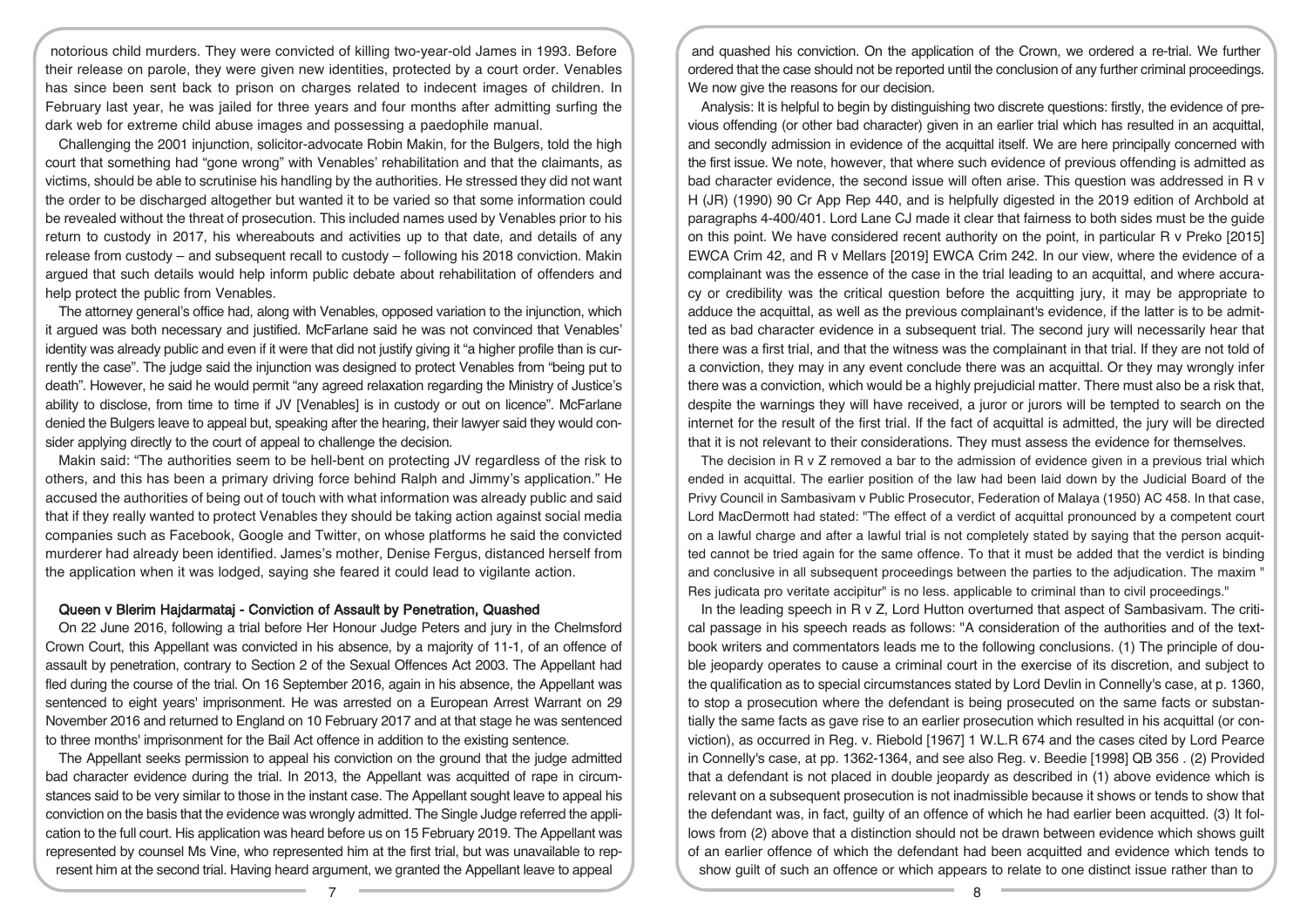the issue of guilt of such an offence. Accordingly the judgments in G. (An Infant) v. Coltart [1967] 1 Q.B. 432 should not be followed. I would wish to add that the issue which arose in Reg. v. Hay (1983) 77 Cr.App.R. 70 as to the effect of a prior acquittal when the Crown on a subsequent prosecution seeks to rely on part of a confession, the other part of which the earlier jury has not accepted, does not arise in the present case and therefore, without intending to cast any doubt on the decision, I express no opinion upon it." (p505 A-D)

Hence, the effect of R v Z is simply to remove the bar to the admission of such evidence. However, in our judgment it does not define the basis for admission. At the time when R v Z was decided, such evidence could only be admitted as "similar fact" evidence, and the report in R v Z makes it clear that it was on such a basis the Crown sought to introduce the evidence of previous complainants. However, as the judge in the instant case observed, the law on admissibility of bad character evidence has changed radically since then, with the introduction of the provisions in Part 11 of the Criminal Justice Act 2003. We have considered very carefully whether the terms of the revocation of the earlier bar on such evidence laid down in R v Z can properly be said to be the basis of a continuing requirement, after the commencement of the 2003 Act, for "striking similarity" in the relevant evidence or indeed any other particular requirement before admission. Ms Vine for the Appellant made no such submission to us and we can see no basis for any such conclusion.

Modern criminal procedure requires a number of safeguards to be in place to ensure fairness. These are too numerous and too well-known to require extensive re-statement, but principal ingredients are disclosure of any relevant "unused material", or records of any previous account given in interview and of any previous witness statements, in order to check consistency. Those safeguards are present for a reason and should be an obvious port of call where the Crown seek to adduce the evidence of an earlier complainant in a later trial. It is for the Crown to satisfy the court that the admission of such evidence will not cause injustice, the more so since it is the Crown's application to introduce the evidence. Absence of these safeguards may well be relevant to the judge's decision on admission, or discretionary exclusion of the evidence.

If the relevant solicitors representing the Defendant on the "second" trial have the unused material and/or previous statements from a first trial because, as here, they represented the relevant Defendant in the first proceedings, then it may well be their duty to produce them if requested to do so, pursuant to Criminal Procedure Rule 15.4(1), depending on the content of the defence statement. However, that will depend on the accidental circumstance of previous representation and retention. It must not divert from the duty of the prosecution who will be advancing the application to admit.

A useful parallel is to consider the position on a retrial of such allegations following a first inconclusive trial. There, no question would arise but that the Crown should produce the relevant unused material or any previous statements, in interview or otherwise. In addition, on a retrial, it would be normal to obtain a record of the evidence given by the relevant witness or witnesses in the first trial, whether by means of a transcript or access to the recording of the evidence, leading to a note agreed by counsel covering any relevant points. In our judgment it will normally be essential in support of such an application as this for the Crown to produce evidence of what was said in the earlier trial by one suitable means or another. If resort to a recording is impossible or sensible cooperation cannot produce an agreed note, then a transcript would normally be necessary. The safeguards required for the giving of such evidence following an acquittal cannot normally be less than those required for a retrial, where there has not been an acquittal.

Each case, of course, must turn on its facts and the trial judge must consider the safeguards on a case-by-case basis when looking at admissibility under one of the gateways, and on any application to exclude as a matter of discretion. It would normally be relevant to consider the question

of the admission of the fact of acquittal when considering admission of such evidence.

Conclusions: Following the approach laid down above, we reached the conclusion that the admission of the evidence of SD in the Appellant's trial constituted an error. His conviction is thereby rendered unsafe, and for that reason we have quashed it. We stress that our conclusions in no way preclude an application on any re-trial to introduce this evidence, provided the proper safeguards are in place. That will be an open question, entirely for the consideration of the judge on the re-trial.

# Impact of Social Media on Trials Was 'a Manageable Problem'

Aqsa Hussain,Justice Gap: The negative impact of social media on the fair running of criminal trials was 'a manageable problem', according to a government report published yesterday. The Attorney General's Office launched a call for evidence in the wake of a 2015 ruling (R v F & D [2015]) in which the judge discharged the jury due following comments posted on social media.

The consultation considered how social media users were breaching anonymity orders and reporting restrictions without knowing the consequences. Such breaches could put victims' lives at risk and also prejudice jury members during the course of a trial resulting in the social media user being held in contempt of court – an offence which carries a fine or up to two years imprisonment.

According to the report, most respondents 'agreed that this was a manageable problem, although one which has shown some growth'. The consultation elicited only 24 respondents and the report noted that 'the relatively low volume of responses' suggested the scale of the problem was 'more limited in scope' than the concerns raised in R v F & D suggested.

'We launched this call for evidence with the goal of discovering whether the legal process was at risk due to social media, and whether people working in the criminal justice system have the tools they need to manage that risk,' commented the Solicitor General, Robert Buckland QC. 'I am pleased to say that our respondents reported that this risk is relatively minor, and that they are already confident that they can mitigate the risk where it does arise. We need to quard against any future proliferation of the threat, however.'

The government has proposed a public legal education campaign to promote the safe use of social media in the context of criminal trials; clearer guidance on what being held in 'contempt' really; and ensuring media organisations and the public better understood anonymity and reporting restrictions especially in the context of young people arrested but not yet charged. Current legislation only gives them anonymity post-charge.

It also recommended working with social media companies including Facebook, Google and Twitter to flag up and remove contemptuous or otherwise unlawful posts. Respondents questioned whether such companies should be legal liable where its users' posts amounted to contempt or a criminal offence'.

The 2015 case concerned two teenage girls on trial for murder and, whilst local and national news coverage was fair, there were concerns about comments were posted beneath articles on Facebook, including threats to the teenage girls and attacks on the court process. Mr Justice Globe held that these formed a serious threat to the fairness of the trial, ordered a retrial and imposed reporting restrictions under the Contempt of Court Act 1981 banning the media from further reporting until the conclusion of the retrial. As a result, the Attorney General launched its call for evidence. Prosecutors and the judiciary noted that in a limited number of cases in which defendants and interested parties shared information 'in the full knowledge and intention of disrupting the trial process, which could amount to either a criminal offence or contempt of court, which can be managed by existing powers'.